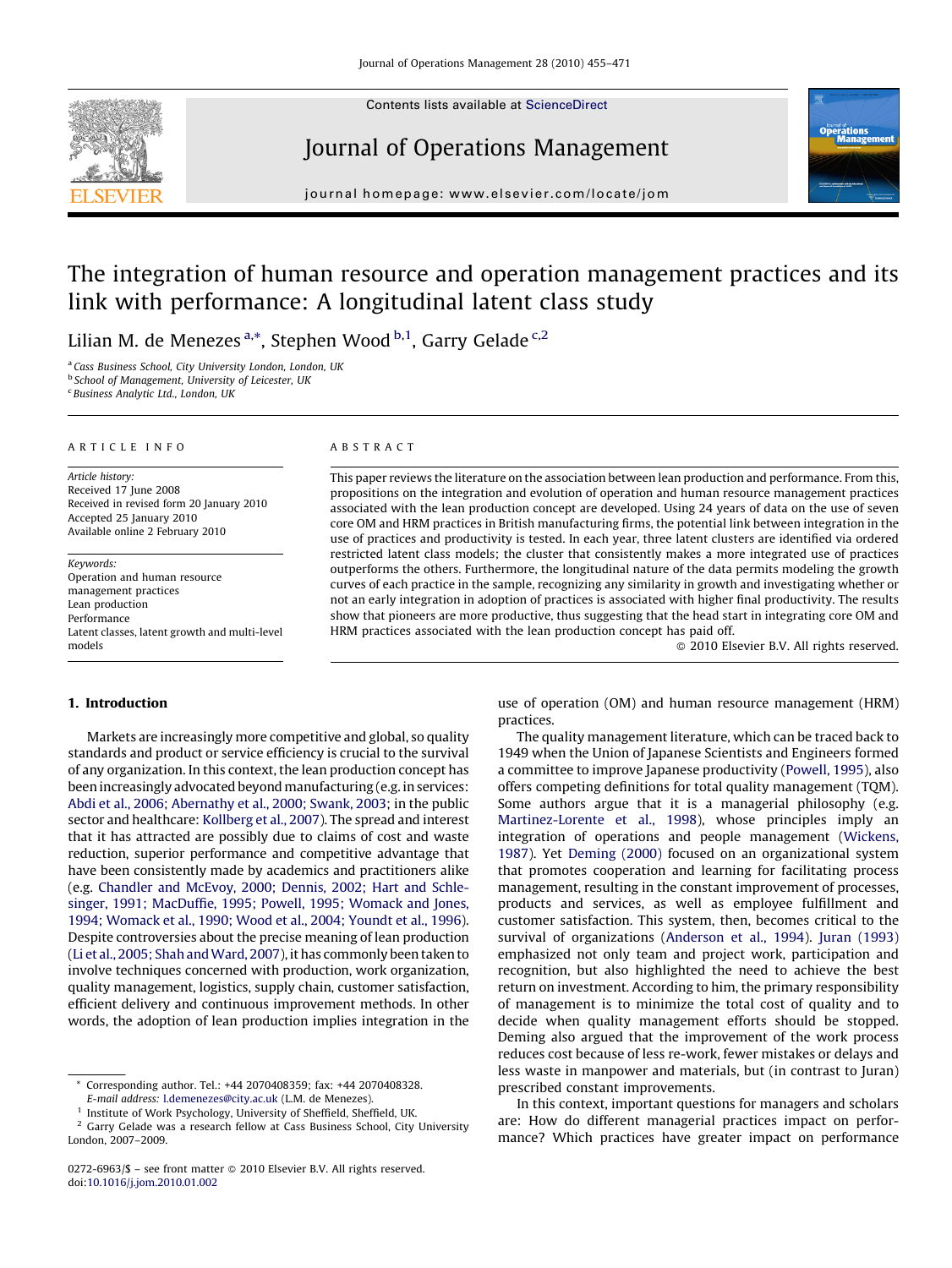outcomes? Does the integration of operations management and human resource management practices pay off? Are expectations of long-lasting gains fulfilled? For several decades the link with performance has mainly been investigated by addressing the first two questions. However, not only do results and measures vary within studies but the focus has generally either been on individual practices or sets of practices that are presumed to result in superior performance. For example, a common view is that HRM practices – for instance those that empower or involve the employee – support specific OM practices; jointly they have a higher, possibly nonlinear, effect on performance ([Kufidu and Vouzas, 1998;](#page--1-0) [Lawler et al., 1995; MacDuffie, 1995\)](#page--1-0). Longitudinal studies remain rare and tend to rely either on subjective assessments of practice implementation [\(Easton and Jarrell, 1998; Fullerton et al., 2003\)](#page--1-0) or on relatively short periods (e.g. [Callen et al., 2000; Capelli and](#page--1-0) [Neumark, 2001\)](#page--1-0).

In this paper, we concentrate on the integration of HRM and OM practices and its potential impact on performance, by reviewing the empirical literature and developing a set of propositions, which we then test. In our analysis, we assume that there is a philosophy or culture underlying the integration of OM and HRM practices, whose principles are not only concerned with eliminating waste and adding value for customers but also entail the pursuit of continuous improvements. The latter cannot be achieved without worker participation, such as quality at source inspections that imply responsibility for checking one's own work. Learning and cooperation thus facilitates process management, and integration should continue to pay over time; those organizations that adopt this managerial philosophy should outperform those that do not.

We use secondary data of 448 British firms [\(Birdi et al., 2008](#page--1-0)) on seven management practices that are the most extensively employed in British manufacturing ([Wood et al., 2004](#page--1-0)), and company records for the period 1980–2003. Of the seven management practices, the OM practices are total quality management, just-in-time procedures (JIT), integrated computer-based technology (ICT, also known as advanced manufacturing technology), and supply-chain partnering. The first three are central to the lean manufacturing system and the last adds the customer–supplier relationships that are necessary for the delivery of desired standards at a minimum cost. HRM practices included are learning culture (or extensive training), empowerment and teamwork. The first two have consistently been associated with quality management, as shown by the criteria of the 1992 Baldrige Award ([George, 1992\)](#page--1-0) and can be easily traced back to two of Deming's 14 points [\(Walton, 1986](#page--1-0)). Empowerment has been described as critical to successful JIT initiation and implementation ([Koufteros and Vonderembse, 1998](#page--1-0)), whereas teamwork is core both to high involvement ([Bailey, 1993; de Menezes and Wood,](#page--1-0) [2006\)](#page--1-0) and quality managements [\(Wickens, 1987\)](#page--1-0). Together, we would expect that these HRM practices will allow employees to enhance their knowledge of the company, work more flexibly, and take more responsibility in quality management and decisionmaking.

By focusing on the philosophy that underlies the co-existence (correlation in the use) of different types of practices, we also address the measurement problem that has been identified in the academic literature (e.g. [Shah and Ward, 2007\)](#page--1-0). This is done not in terms of what should be included in the measure, but in terms of how it should be constructed. If the lean production concept implies a managerial philosophy, culture or way of thinking, as advocated in the literature ([Womack and Jones, 1994\)](#page--1-0), the coexistence of OM and HRM practices that are traditionally associated with this concept should reflect this philosophy. Moreover, if this philosophy is geared towards improving performance, the direct link between the philosophy and performance should be investigated rather than the association between its elements and performance. If practices co-exist, the longitudinal nature of our data also permits an assessment of the overall evolution of practices and the association with performance. Our longitudinal study thus investigates whether: (1) the integrated use of core OM and HRM lean practices is associated with higher performance; (2) there are performance gains from being an early adopter of such an integrated approach.

In the following sections, we review the empirical evidence on the link with performance as well as the literature on the evolution of management practices, which set the background to the propositions that are tested. We then describe the data, the methodology that we use and report our results. Finally, we assess our contribution and conclude.

#### 2. Background

Empirical studies of the link between a lean production philosophy and performance have concentrated on assessing whether one or more of its elements are key, or whether combinations of these lead to higher performance. In general, cross-sections were analyzed; definitions of constructs as well as sample sizes vary considerably. Consequently, it is not only difficult to compare studies, but, as observed by [Shah and Ward](#page--1-0) [\(2003: 130\)](#page--1-0), analyses of the performance effects that focus on multiple components of lean production remain rare.

In the HRM literature, diverse sets of practices have been assumed to be part of a high performance work system [\(Becker and](#page--1-0) [Gerhart, 1996; Huselid, 1995](#page--1-0)) and as such are linked with performance. Fundamental practices like empowerment or work enrichment that we would associate with the high involvement concept ([Bailey, 1993\)](#page--1-0) are often omitted in empirical analyses. Results on the link with performance also reflect the diversity in measurement constructs and dependent variables ([Wall and](#page--1-0) [Wood, 2005\)](#page--1-0). The empirical evidence ranges from positive association with all practices [\(Arthur, 1994\)](#page--1-0), to lack of association and even a negative correlation [\(Capelli and Neumark's 2001](#page--1-0) panel study showed no association, but one practice was negatively related to both productivity and its change).

Overall, longitudinal studies are rare and the potential impact of integrating practices has been generally neglected, though it is often argued that practices should be adopted in an integrated fashion. We now review the empirical evidence from studies on quality management and lean production, which justify our assessment of the current state of the literature and the need for studies like ours.

#### 2.1. The empirical evidence on the link between lean practices and performance

Initial reviews of the evidence reported a lack of association between practices and performance. [Powell \(1995\)](#page--1-0) offered several anecdotal examples where the costs of implementing a TQM strategy outweighed its benefits. [Reed et al. \(1996\)](#page--1-0) concluded that any observed benefits were simply contingent on matching environmental conditions to firm orientation. [Samson and](#page--1-0) [Terziovski \(1999\)](#page--1-0) argued that the lack of evidence was due to small samples and measures that did not reflect the various dimensions of quality management. They examined the relationship between TQM and quality, operational and business performance in Australian and New Zealand manufacturing  $(n = 1200)$ , using multi-item measures that were thoroughly constructed and validated. A positive link with performance was then observed, but not all categories of TQM were strong predictors of performance. It appeared that gains from quality management might be due to the interaction of practices, thus leading to subsequent research where synergistic effects were found between distinct elements of lean